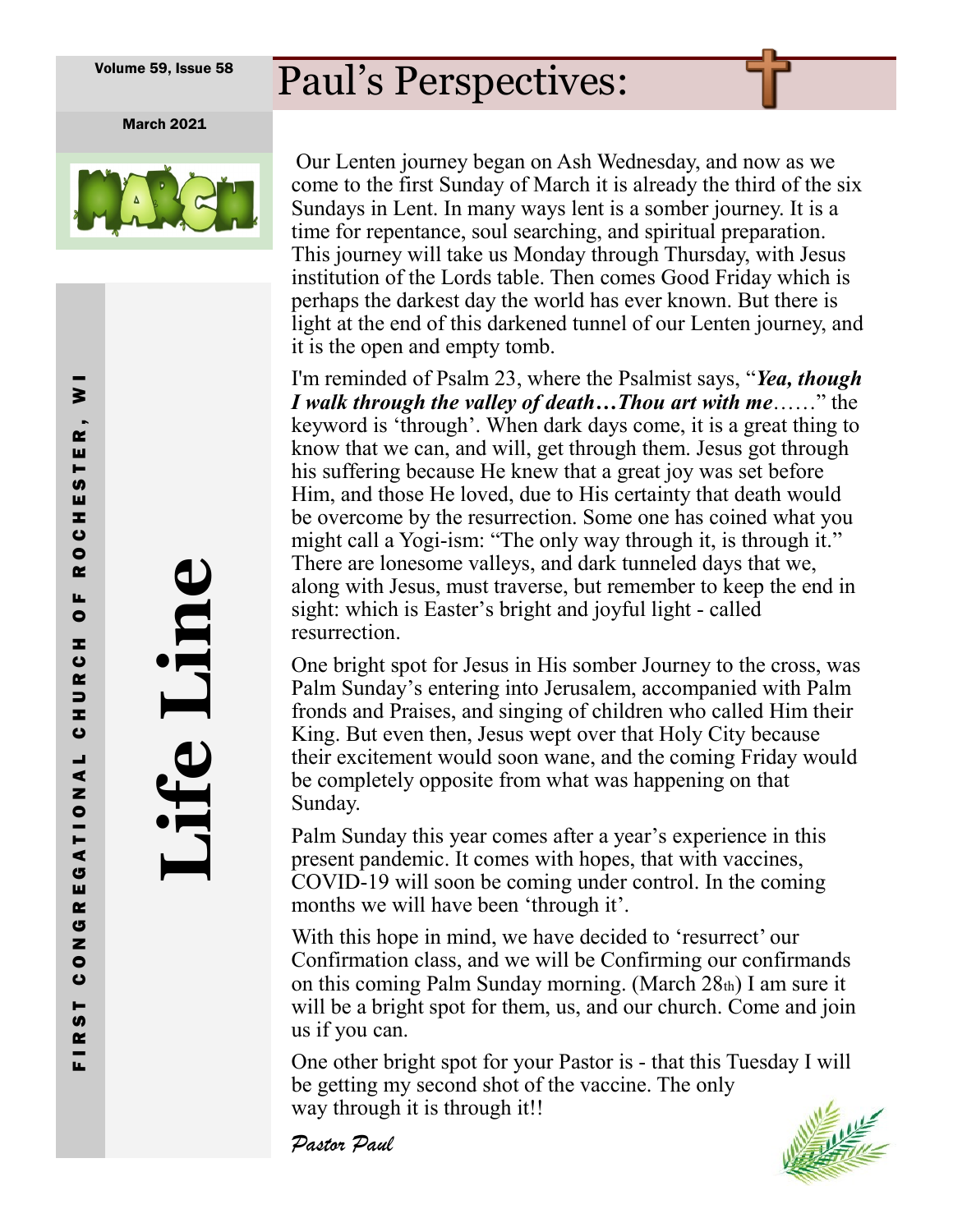## **March 2021**

**Due to COVID19 our planning of worship and other events may be subject to change. When changes are made, you will be advised by email or church website.**

*You can watch Rev. Ray on your phone or computer every Sunday morning at 10:15 am on Zoom. (Our I.D. is 8493568945, Password 998736.) Just go online and get your ZOOM App. It's free!*

**Bible Study -** *Evening Bible study meets on the 1st, 2nd, and 4th Monday at 7:00 pm. We are studying the book of Luke.* 

**Wednesday, March 3rd—Lenten Meditation only on ZOOM at 7:00 pm.**

**Sunday, March 7th—Third Sunday of Lent. Worship Hour at 10:15 am. Special Music by Rose Seeger and Lora Gensler.**

**Wednesday, March 10th– Lenten Meditation only on ZOOM at 7:00 pm.** 

**Sunday, March 14th– DAY LIGHT SAVINGS TIME BEGINS. Fourth Sunday in Lent. Worship Hour at 10:15 am. Special Music by Steve Dolphin. Following the Church service we will have Confirmation Class from 11:30 am to 12:30 pm.** 

**Wednesday, March 17– Lenten Meditation only on ZOOM at 7:00 pm.** 

**Sunday, March 21st– Fifth Sunday in Lent. Worship is at 10:15 am. Special Music TBD.**

**Monday, March 22nd– Church Council Meeting at 7:00 pm.**

**Wednesday, March 24th– Lenten Meditation only on ZOOM at 7:00 pm.**

Hosann

**Sunday, March 28th- Palm Sunday Holy Communion and Confirmation Sunday. Worship Hour at 10:15 am. Special Music TBD. Following the Church service please join us for Coffee Hour.** 

Lectionary Readings

- *3/7 3rd Sunday of Lent– Exodus 20:1-17; Psalm 19; 1 Corinthians 1:18-25; John 2:13-22.*
- *3/14 4th Sunday in Lent— Number 21:4-9; Psalm 107: 1-3, 17-22; Ephesians 2:1-10, John 3:14-21.*
- *3/21 5th Sunday in Lent– Jeremiah 31:31-34; Psalm 51:1-12; Psalm 119: 9-16; Hebrews 5:5-10; John 12:20-33.*
- *3/28 Palm Sunday/Passion Sunday– Isaiah 50:4-9; Psalm 118;1-2, 19-29; Psalm 31:9-16; Philippians 2:5-11; Mark 11:1-11; Mark 14:1-15:47.*

**Church Service at 7:00 pm. Please come and join us in person or on Zoom.**

**Friday, April 2nd– Good Friday**









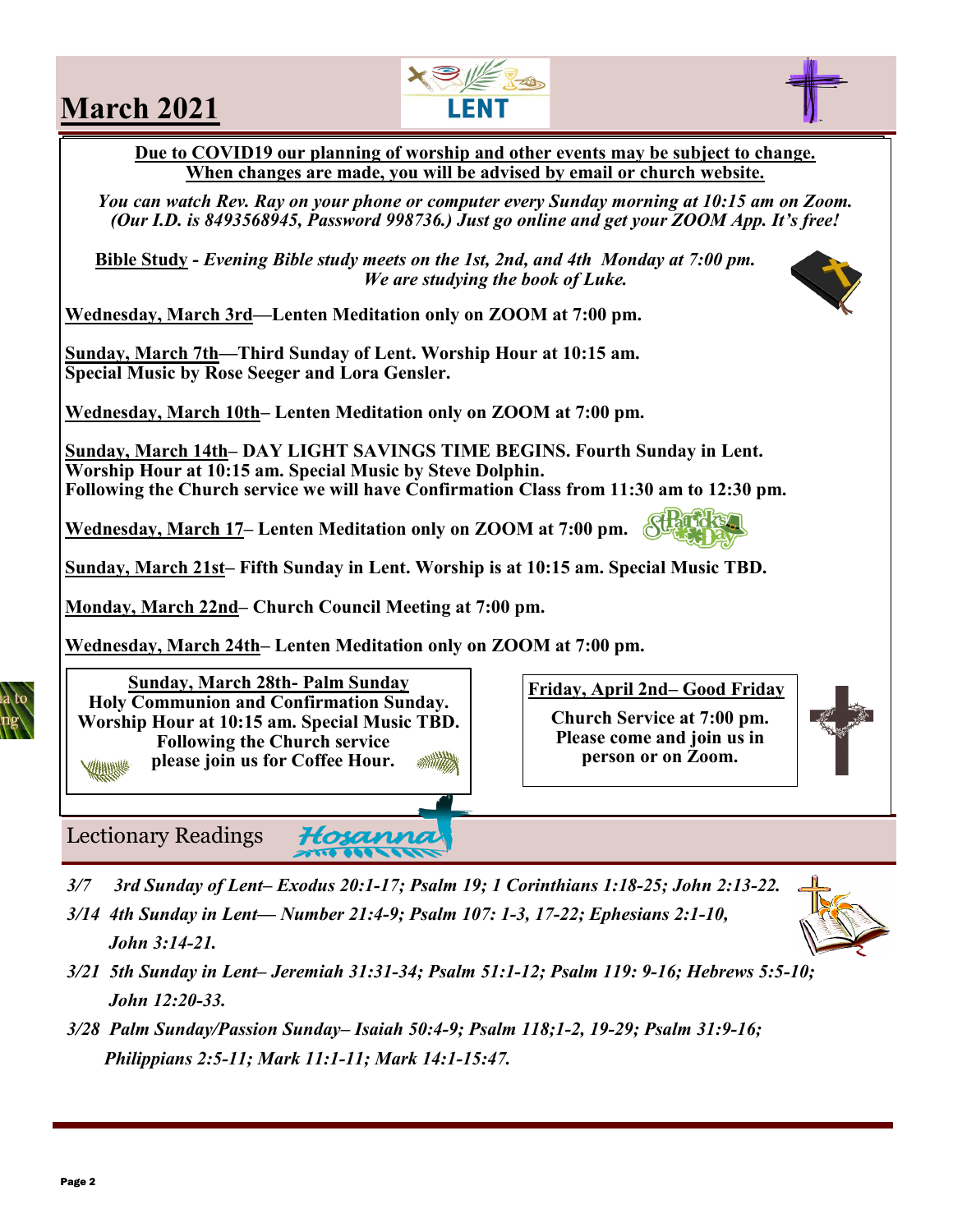### **Prayers and Concerns**



**COVID19 Responders and** Neely McNeal Caregivers D<sub>ry</sub> M<sub>r</sub>, H<sub>r</sub>, J<sup>6</sup> (11, 15<sup>6</sup> (11)

Victims of Terrorism **Jay While**

natural disasters worldwide Victims and volunteers of

Our Nation's Leaders

All military personnel and their families

Casa Bernabe Orphanage

Kristy Novak Enger 5 year

Rachel Frashingbauer

**All military personnel and their families Tom and Lynn Koeper** Oscar Jacobs

Tom and Lynn Koeper

Neely McNeal Dan Medkalf Stephanie Mutz Matthew Olson Julie Pagan Torin Philips Reid Shamus Jack and Jeanie Smith 5 year old Clinton

#### **Health Care Facilities:**

Marge Pischke

Jean Moyer

**Jean Moyer has a new address! Oak Park Place 1700 Tuet Road Apt. 1118 Burlington, WI 53105 Phone Number 262-758-6718**





#### **COUNCIL MINUTE HIGHTLIGHTS**



#### **February Council Meeting was canceled due to bad weather. Next Council Meeting is March 15th at 7:00 pm.**

#### **Pastor's Report**

- Lenten services begin on Wednesday, February 17th (Ash Wednesday). Pastor has reached out to the 4-5 churches that our church normally partner with throughout the Lenten season. Due to COVID19, this year we will not join with the other churches.
- Our Church will have in person/ZOOM/Go Pro services on Good Friday and Palm Sunday.

#### **Treasurer's Report**

- **DECEMBER 2020 REPORTING:** Deposits (Income): \$14,238.00 Withdrawals (Expenses) \$6,396.00
- The Yearly finances ended up strong.

#### **Worship Commission**

• Pastor Ray, Rose Seeger, and Laura Gensler are working on special music for services and Easter festivities.

#### **Fellowship Commission**

• There will be a Coffee Hour and desserts during the Annual Meeting on Sunday, February 7th.

#### **Missions Commission**

Love, Inc. will be serving on Mondays and Wednesdays and packaging food in individual portions for carry outs. FCC can sign up for support on an online calendar.

#### **Building and Grounds**

- Don Ketterhagen and Steve Dolphin set up the nativity set and Christmas Tree lights for Christmas.
- Don Ketterhagen and Steve Dolphin leveled the shed and filled it with salt for the sidewalks.
- FCC purchased five picnic tables. Three of the tables were at a cost of \$340.00 and two were donated by Don and Kathy Ketterhagen.
- Plexiglass has been installed on the Church windows.
- A Mini Food Pantry box and where it will be located and operated will be presented and discussed at the Annual Congregational Meeting.
- Kathleen Ketterhagen discussed having the church building put on the National Historical Registry. Will contact people from the Historical Society for information.